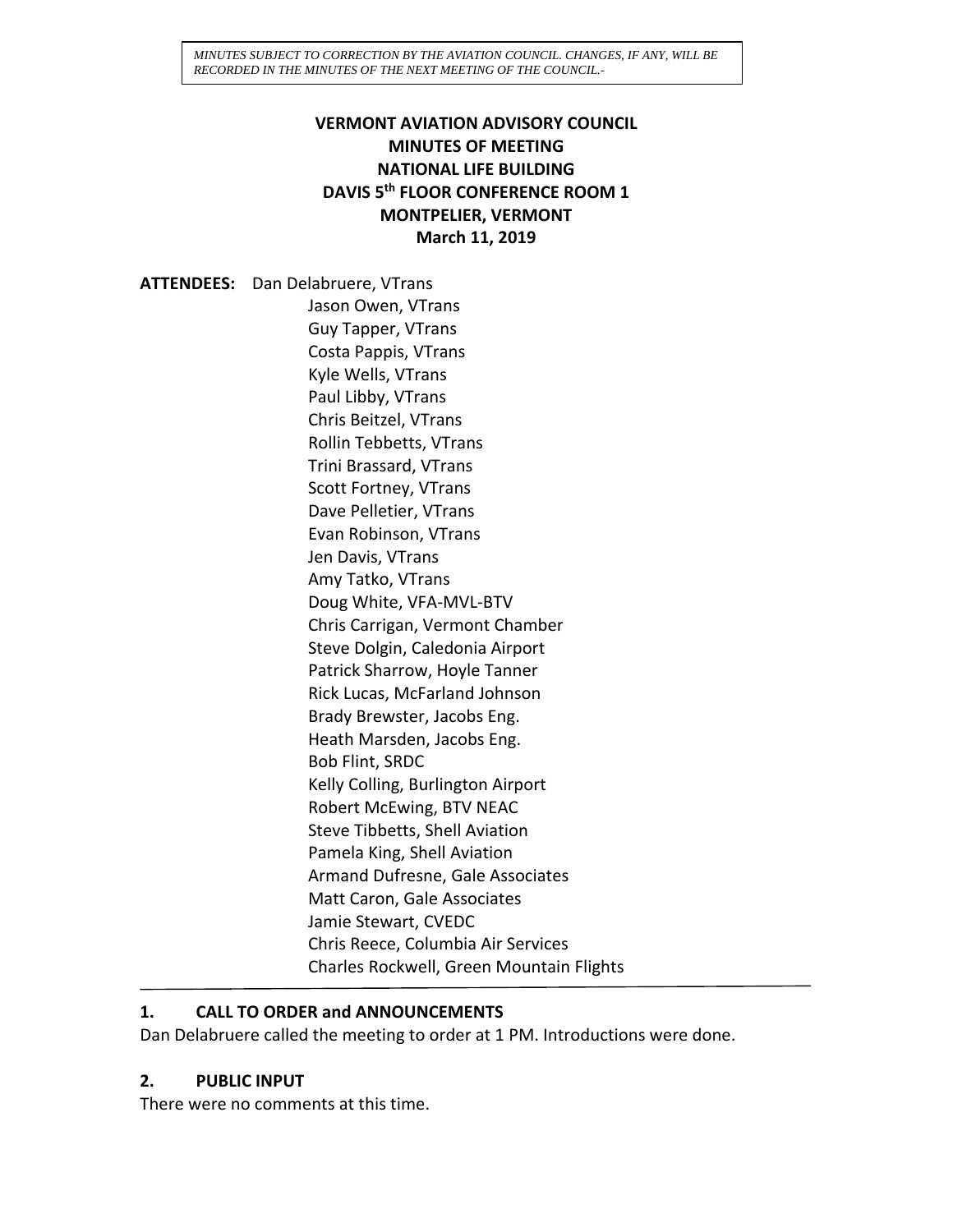### **3. APPROVAL OF MINUTES**

*October 22, 2018*

**MOTION by Steve Dolgin, SECOND by Bob Flint, to approve the 10/22/18 minutes as written. VOTING: unanimous; motion carried.**

## **4. UPDATE ON NATIONAL LIFE/BARRE CITY PLACE**

Dan Delabruere said the long-term plan is to move VTrans to Barre City Place on Main Street in Barre. The move will happen this spring/summer. To allow people to fly to the Aviation Council meetings there is a large conference room at Knapp Airport (Dill Building) that can be used.

# **5. FY20 GOVERNOR'S RECOMMENDED AVIATION BUDGET**

Dan Delabruere said the recommended aviation budget of \$9.3 million if passed goes into effect July 1, 2019. Line items in the budget include obstruction studies, SRE buildings runway work, vegetation maintenance/management, avigation easements, fencing, parallel taxiways, paving the safety areas, administration and operations, maintenance, beacons, pavement, CAP.

There was discussion of accessways to hangars. Dan Delabruere said the access to the hangar is the owner's responsibility. Historically aviation maintenance crews plow the accessways, but there is no money in the budget to support this. Doug White said some accessways are in such bad shape that the hangars are not accessible certain times of the year, and there should not be people plowing around expensive planes with their pickup trucks. Trini Brassard pointed out the hangar owners selected the location knowing there had to be connection to public infrastructure, but the accessways were not built to spec so state equipment cannot go on them. Charles Rockwell mentioned damage his plane sustained due to the condition of the accessway to his hangar. Steve Dolgin suggested having a generic policy that says the state will plow the lane in front of hangars and maintain the five-foot rule. Trini Brassard said the lease specifies the responsibilities of the hangar owner. Each lease is different. Dan Delabruere said the issue is not plowing, but who pays for the pavement repair once the pavement begins to fail.

Kelly Colling asked what is gained with the paving of the safety area at the Morrisville/Stowe airport. Dan Delabruere said the areas are declared distances for takeoff.

Trini Brassard said George Coy wanted to be sure education is included in the budget. Dan Delabruere said education is under the Administrative line item.

### **6. LEGISLATIVE UPDATE**

Dan Delabruere reported he and Mike Schirling (ACCD) met with the House and Senate transportation committees and discussed H.620 (development around airports), the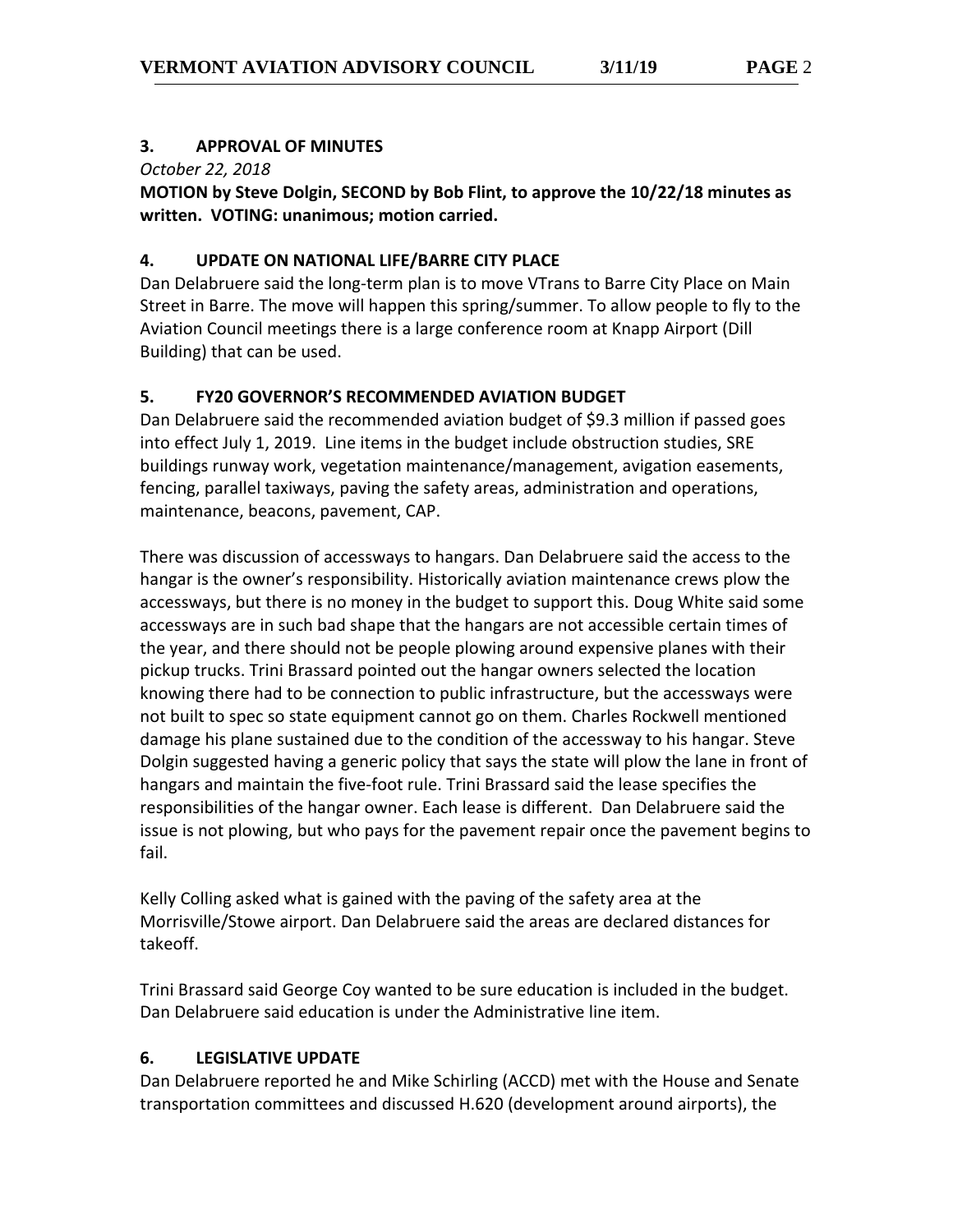need for new pilots, more education, more hangar space, more businesses, electric charging stations for vehicles and airplanes. Brainstorming was done on how to promote the state airports and what the airports are being used for. There is a push in the legislature that all state airports breakeven.

### **7. SUN n' FUN INTERNATIONAL FLY-IN AVIATION SHOW**

There was discussion of various aviation tradeshows and other events the state should attend to promote the state airports and aviation in Vermont. Dan Delabruere said the state is making progress with reaching out and marketing the airports. ACCD is including the state airports in their marketing campaign. More education statewide is needed as well as a national effort.

Costa Pappis noted at the public meetings on the state airport system plan there is discussion of what is being done to educate the next generation of pilots and the workforce to support aviation (i.e. aeronautic mechanics).

Chris Carrigan suggested doing a promotional video on what Vermont has to offer. The video from George Coy is a good example of how to promote the state airports.

## **8. STATE AVIATION DAY**

Dan Delabruere said there is discussion of having a state aviation day to get people talking about aviation issues around the state. The event could be at Knapp Airport while the legislature is in session so legislators can attend. The public would also be invited. There was suggestion of having a sponsor for the event, offering food and beverages, having a flight simulator at the event, and showcasing projects from each airport.

Forward additional ideas for the event to VTrans. There will be further discussion at the next Aviation Council meeting.

### **9. PROJECT UPDATES**

Paul Libby reviewed aviation projects across the state including:

- Update map for Taxiway A and master plan update at Rutland
- Runway 1-3 obstruction removal at Bennington
- Obstruction study at Knapp
- Relocation of the fence at the south end of Runway 1, easements, tree removal, and an EA at Highgate
- Tree removal, obstruction removal at Middlebury
- Safety area paving at Morrisville/Stowe
- Easements and obstruction clearing at Coventry
- Appraisal and review for easements at Springfield
- Avigation easements at Caledonia
- Final edits to Airport Layout Plan before submittal to FAA for approval